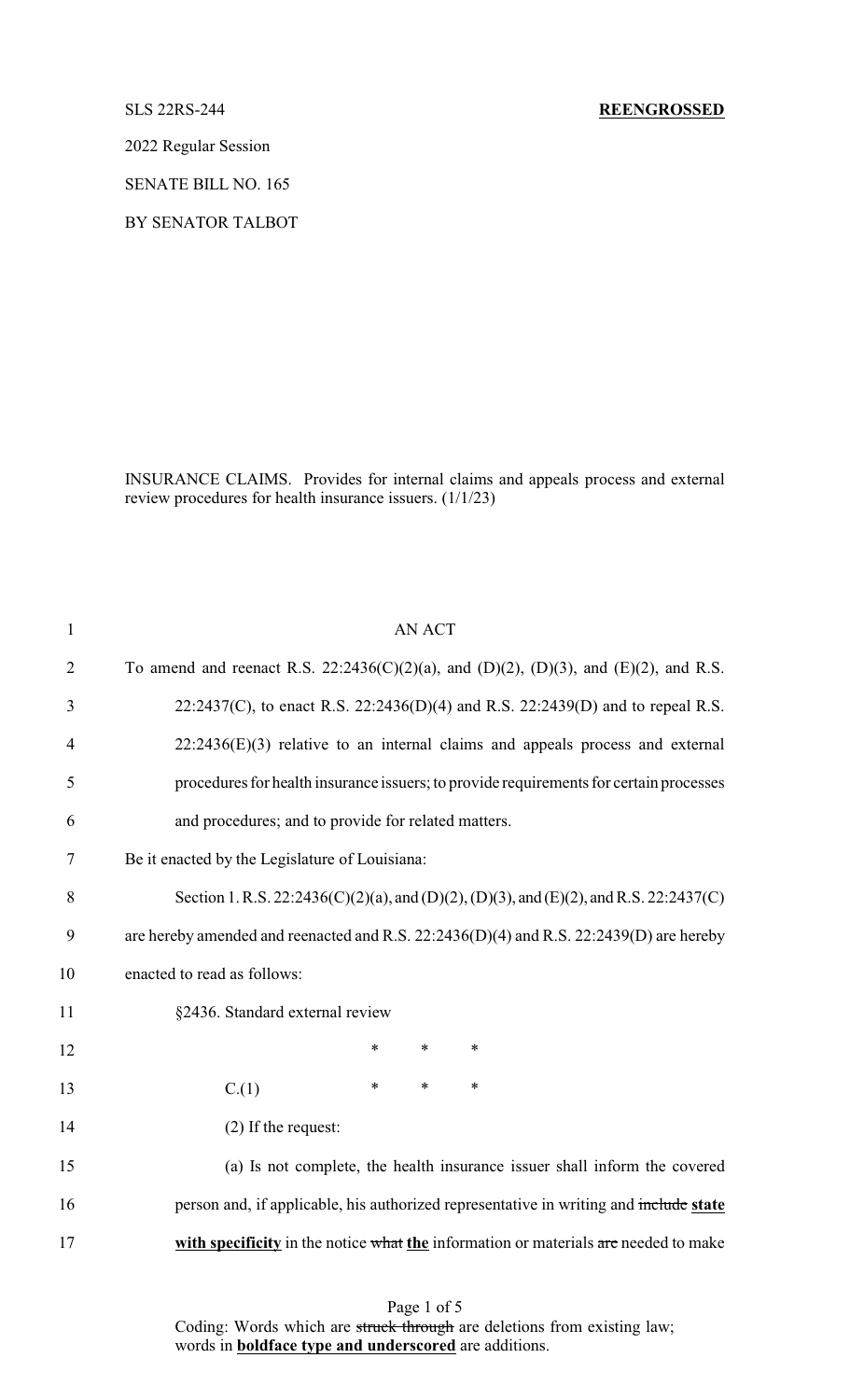2 D.(1) \* \* \*

 (2) **A health insurance issuer shall notify the commissioner in a manner prescribed by the department, if a request is determined not complete pursuant to Subsection C of this Section, and the notice shall state with specificity the information or materials needed to make the request complete. If a form required by a health insurance issuer has not been completed, the health insurance issuer shall include in the notice a copy of the form, and copies of any materials submitted by the covered person or, if applicable, his authorized representative that could reasonably be interpreted as pertaining to the same subject matter or purpose of the form. Any notice or form required to be provided by this Paragraph may be provided electronically on the department's website.**

 **(3)**In reaching a decision, the assigned independent review organization shall not be bound by any decisions or conclusions reached during the health insurance issuer's internal claims and appeals process as provided pursuant to R.S. 22:2401.

 (3)**(4)** The commissioner shall include in the notice provided to the covered person and, if applicable, his authorized representative a statement that the covered person or his authorized representative may submit in writing to the assigned independent review organization, within five business days following the date of receipt of the notice provided pursuant to Subparagraph (1)(b) of this Subsection, additional information that the independent review organization shall consider when conducting the external review. The independent review organization shall be authorized but not required to accept and consider additional information submitted after five business days.

26 E.(1)  $* \t * \t *$ 

 (2)**(a)** Except as provided in Paragraph (3) of this Subsection, failure by the health insurance issuer or its utilization review organization **If a health insurance issuer or its utilization review organization fails** to provide the documents and

> Page 2 of 5 Coding: Words which are struck through are deletions from existing law; words in **boldface type and underscored** are additions.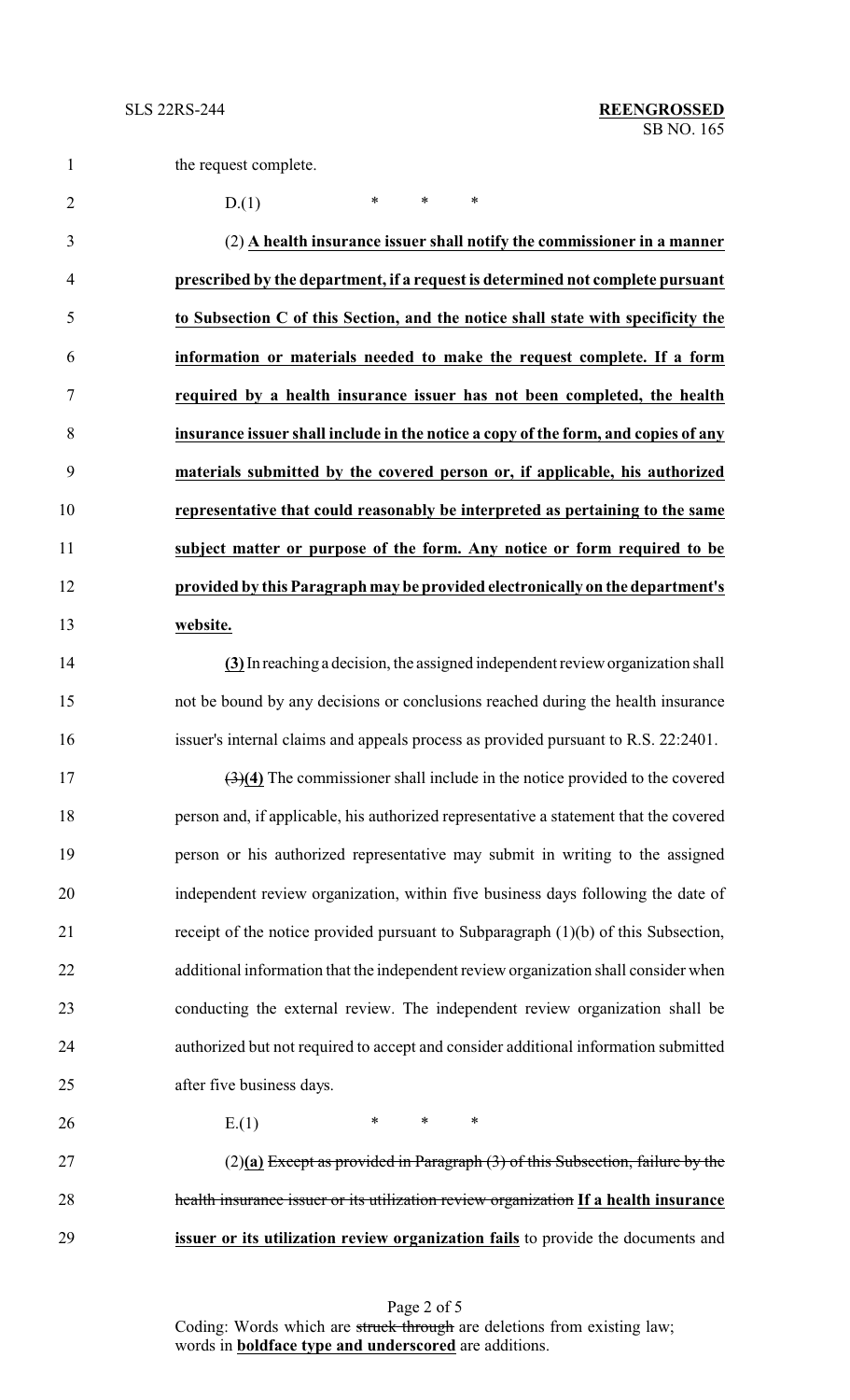| $\mathbf{1}$   | information within the time frame specified in Paragraph (1) of this Subsection, the |
|----------------|--------------------------------------------------------------------------------------|
| $\overline{2}$ | assigned independent review organization may terminate the external review           |
| 3              | process and make a decision to reverse the adverse determination or the final        |
| 4              | adverse determination. shall not delay the conduct of the external review. This      |
| 5              | Paragraph shall not apply if the issuer's failure to provide documents or            |
| 6              | information is due to the covered person's failure to provide a signed form          |
| 7              | authorizing the insurer to proceed with an external review or to release the         |
| 8              | insured's personal health information to the independent review organization         |
| 9              | as required by federal law.                                                          |
| 10             | (b) Within one business day after making the decision under                          |
| 11             | Subparagraph (a) of this Paragraph, the independent review organization shall        |
| 12             | notify the covered person in writing, if applicable, his authorized representative,  |
| 13             | the health insurance issuer, and the commissioner.                                   |
| 14             | $\ast$<br>$\ast$<br>∗                                                                |
| 15             | §2437. Expedited external review                                                     |
| 16             | *<br>$\ast$<br>∗                                                                     |
| 17             | C.(1) Upon receipt of the notice from the commissioner of the name of the            |
| 18             | independent review organization assigned to conduct the expedited external review    |
| 19             | pursuant to Paragraph $(B)(4)$ of this Section, the health insurance issuer or its   |
| 20             | designee utilization review organization shall provide or transmit all necessary     |
| 21             | documents and information considered in making the adverse determination or final    |
| 22             | adverse determination to the assigned independent review organization                |
| 23             | electronically, by telephone or facsimile, or by any other available expeditious     |
| 24             | method.                                                                              |
| 25             | (2) Any information required by Subparagraph (1) of this Paragraph                   |
| 26             | and not received from a health insurance issuer as expeditiously as is necessary     |
| 27             | for consideration in reaching a decision required in Paragraph E of this Section,    |
| 28             | shall be presumed to include the information that is the most favorable to a         |
| 29             | covered person in reaching a decision required in Paragraph E of this Section.       |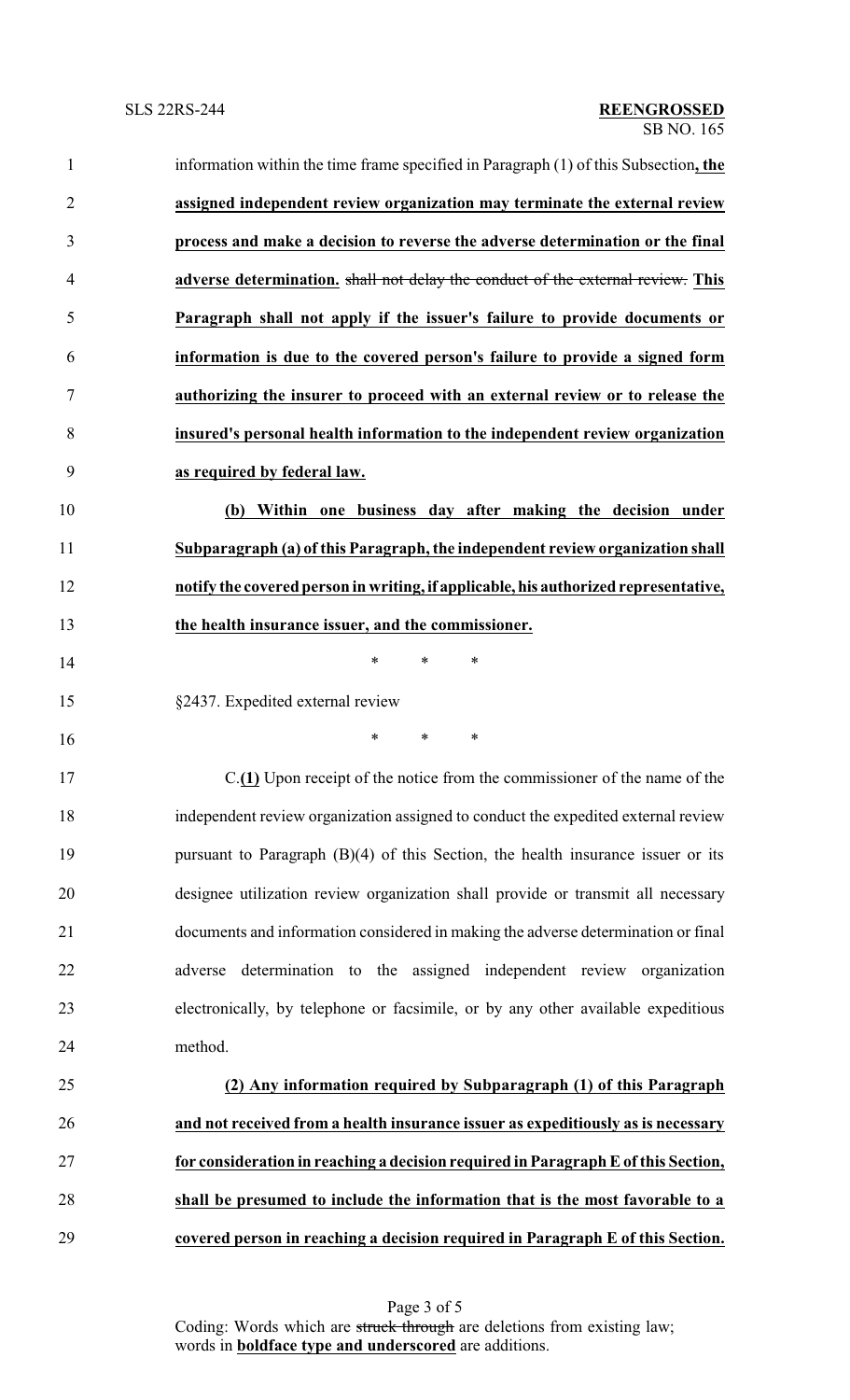|                | $\ast$<br>$\ast$<br>$\ast$                                                         |
|----------------|------------------------------------------------------------------------------------|
| 2              | §2439. Binding nature of external review decision                                  |
| 3              | $\ast$<br>$\ast$<br>$\ast$                                                         |
| $\overline{4}$ | D. For any decision by an independent review organization in favor of              |
| 5              | the covered person, a health insurance issuer may only subsequently deny           |
| 6              | coverage of the services that were the subject of review, if it is determined that |
|                | the covered person was ineligible for coverage due to nonpayment of premiums       |
| 8              | or for suspected fraud or material misrepresentation of fact.                      |
| 9              | Section 2. R.S. $22:2436(E)(3)$ is hereby repealed.                                |
| 10             | Section 3. This Act shall become effective on January 1, 2023.                     |
|                |                                                                                    |

The original instrument was prepared by Beth O'Quin. The following digest, which does not constitute a part of the legislative instrument, was prepared by Cheryl Serrett.

## DIGEST

SB 165 Reengrossed 2022 Regular Session Talbot

Present law provides a health insurance issuer must notify a covered person and the commissioner of insurance that a request is eligible for external review.

Proposed law retains present law but requires a health insurance issuer to notify the commissioner with specificity the information or materials needed to make the request complete. Provides that if a health insurance issuer needs a form to make the request complete, the health insurance issuer is to provide within its notification a copy of the form, and provide copies of all materials submitted by a covered person, or if applicable, his authorized representative that could reasonably be interpreted as pertaining to the subject matter or purpose of the form. Provides that the notice or form may be provided on the department's website.

Present law provides that if a health insurance issuer or its utilization review organization fails to provide documents and information within a certain timeframe, an independent review organization (IRO) cannot delay the external review.

Proposed law removes provisions that an IRO cannot delayan external review but authorizes an IRO to terminate an external review and make a decision to reverse an adverse determination or a final adverse termination.

Present law provides when the commissioner receives the name of the IRO, a health insurance issuer or its utilization review organization (URO) to provide all necessary documents and information the health insurance issuer or its URO considered for making the adverse determination or final adverse determination, and send the documents and information by either electronic delivery, telephone, facsimile, or by other expeditious method.

Proposed law retains present law and adds if an IRO has not received information from the health insurance issuer expeditiously to reach a determination, the IRO is to presume the information submitted is most favorable to a covered person when an IRO reaches a decision

Page 4 of 5

Coding: Words which are struck through are deletions from existing law; words in **boldface type and underscored** are additions.